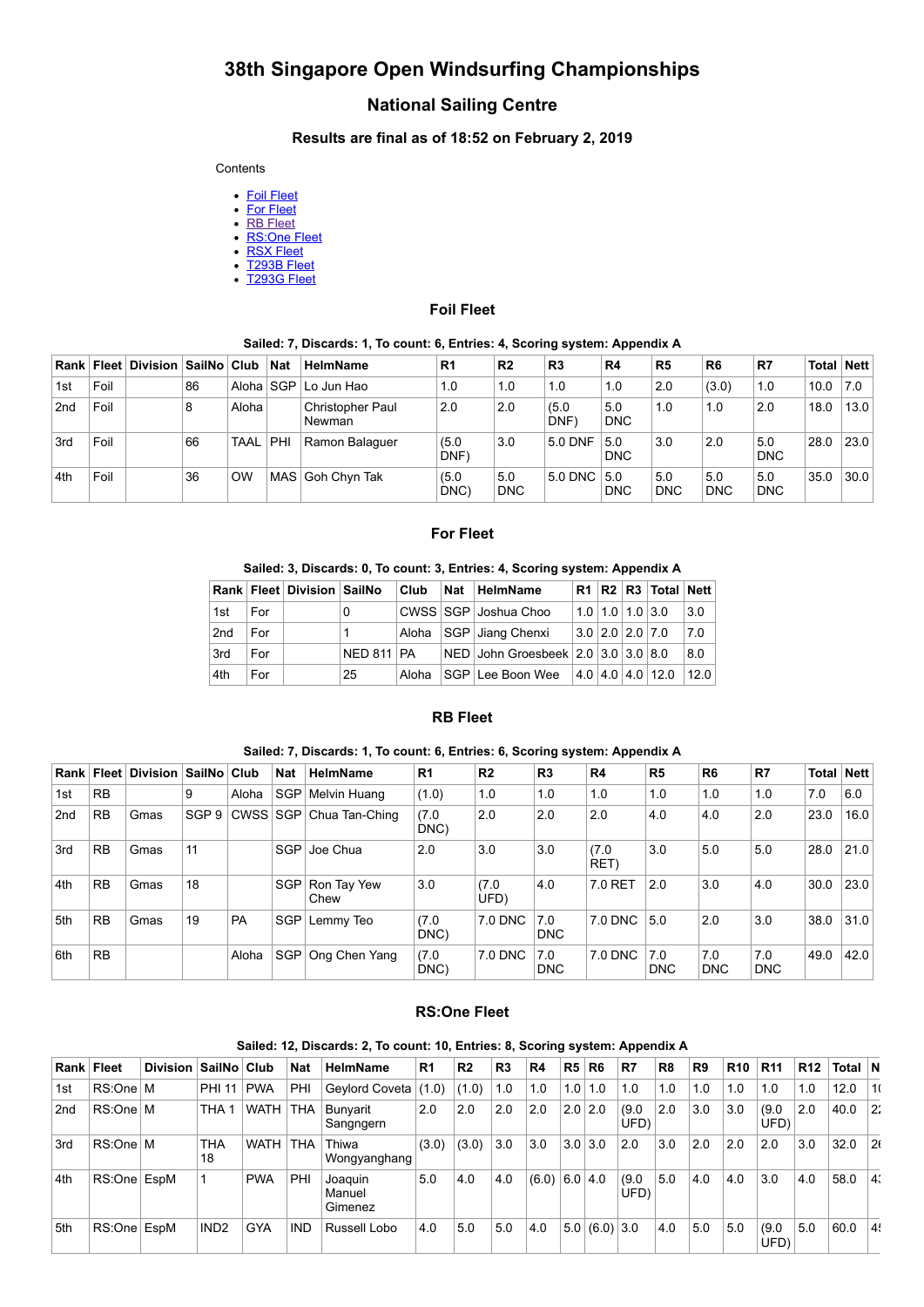| Rank Fleet |             | Division   SailNo   Club |             | <b>Nat</b> | <b>HelmName</b>           | R <sub>1</sub> | R <sub>2</sub>             | R <sub>3</sub> | R4          | R5 R6       | R7            | R8   | R9  | <b>R10</b>     | <b>R11</b>                     | R12 | ⊺Total ∣N    |     |
|------------|-------------|--------------------------|-------------|------------|---------------------------|----------------|----------------------------|----------------|-------------|-------------|---------------|------|-----|----------------|--------------------------------|-----|--------------|-----|
| ∣6th       | RS:One EspM |                          | ∣CAM 3 ∣CSF |            | CAM   Pal Sovla           | (9.0)          | (9.0)<br>DNC) DNC)         | 6.0            | 5.0         | $4.0\,$ 5.0 | $ 4.0\rangle$ | 6.0  | 6.0 | 9.0<br>DNC UFD | 9.0                            | 6.0 | 78.0         | 160 |
| ∣7th       | RS:One Gmas |                          | 11          |            | CWSS SGP Joe Chua         | (9.0)          | (9.0)<br>DNC) DNC) DNC     | 9.0            | 9.0<br> DNC | $8.0$ 7.0   | 9.0<br>UFD    | 9.0  | 9.0 | 9.0            | 9.0<br>DNC DNC DNC DNC DNC     | 9.0 | $105.0$ $ 8$ |     |
| ∣8th       | RS:One Gmas |                          | 18          |            | SGP   Ron Tay Yew<br>Chew | (9.0)          | (9.0)<br>DNC) DNC) DNC DNC | 9.0            | 9.0         | 7.0 8.0     | 9.0<br>UFD    | 19.0 | 9.0 | ∣9.0           | 9.0<br>DNC DNC DNC DNC DNC DNC | 9.0 | $105.0$ $ 8$ |     |

# **RSX Fleet**

### **Sailed: 12, Discards: 2, To count: 10, Entries: 7, Scoring system: Appendix A**

<span id="page-1-0"></span>

|                 | Rank Fleet | <b>Division</b> | SailNo           | Club        | <b>Nat</b> | <b>HelmName</b>                | R1        | R <sub>2</sub> | R <sub>3</sub> | R4            | R <sub>5</sub> | R <sub>6</sub> | R7          | R <sub>8</sub> | R9            | <b>R10</b>    | R <sub>11</sub> | R <sub>12</sub> | Total | <b>Nett</b> |
|-----------------|------------|-----------------|------------------|-------------|------------|--------------------------------|-----------|----------------|----------------|---------------|----------------|----------------|-------------|----------------|---------------|---------------|-----------------|-----------------|-------|-------------|
| 1st             | <b>RSX</b> | M               | PHI<br>420       | <b>PWA</b>  | PHI        | Yancy F.<br>Kaibigan           | 1.0       | 1.0            | 1.0            | 1.0           | 1.0            | 1.0            | 1.0         | 1.0            | (2.0)         | 1.0           | $(2.0)$ 1.0     |                 | 14.0  | 10.0        |
| 2 <sub>nd</sub> | <b>RSX</b> | M               | PHI <sub>4</sub> | <b>PWA</b>  | PHI        | Renz Angelo<br>C Ambov         | 2.0       | 2.0            | 3.0            | (8.0)<br>DNC) | 2.0            | 2.0            | 3.0         | 2.0            | 1.0           | 2.0           | 1.0             | (8.0)<br>UFD)   | 36.0  | 20.0        |
| 3rd             | <b>RSX</b> | M               | $\overline{2}$   | SAFYC       | <b>SGP</b> | Alexander<br>Lim Jun<br>Xiong  | 3.0       | 3.0            | 2.0            | 2.0           | 3.0            | 3.0            | 2.0         | (8.0)<br>DNC)  | (8.0)<br>RET) | 3.0           | 3.0             | 2.0             | 42.0  | 26.0        |
| 4th             | <b>RSX</b> | Yo              |                  | <b>PWA</b>  | PHI        | Napa<br>Chanzzanne<br>Jewel S. | 4.0   4.0 |                | 4.0            | 3.0           | 6.0            | (7.0)          | $(7.0)$ 5.0 |                | 3.0           | 4.0           | 7.0             | 5.0             | 59.0  | 45.0        |
| 5th             | <b>RSX</b> | Yo              | <b>THA</b><br>55 | <b>WATH</b> | <b>THA</b> | Cholchava<br>Junthong<br>Lang  | 5.0       | (6.0)          | (6.0)          | 5.0           | 5.0            | 5.0            | 5.0         | 3.0            | 4.0           | 5.0           | 6.0             | 3.0             | 58.0  | 46.0        |
| 6th             | <b>RSX</b> | M               | CAM <sub>1</sub> | <b>CSF</b>  | <b>CAM</b> | Soth Mesa                      | 6.0       | 5.0            | $(7.0)$ 6.0    |               | (7.0)          | 4.0            | 4.0         | 4.0            | 5.0           | 6.0           | 5.0             | 4.0             | 63.0  | 49.0        |
| 7th             | <b>RSX</b> | м               | CAM 2            | <b>CSF</b>  |            | CAM   Heang<br>Sunheng         | 7.0       | (8.0)<br>DNF)  | 5.0            | 4.0           | 4.0            | 6.0            | 6.0         | 6.0            | 6.0           | (8.0)<br>DNC) | 4.0             | 8.0<br>UFD      | 72.0  | 56.0        |

### **T293B Fleet**

# **Sailed: 12, Discards: 2, To count: 10, Entries: 5, Scoring system: Appendix A**

<span id="page-1-1"></span>

|                 | Rank Fleet   | Division   SailNo   Club |                  |            | <b>Nat</b> | <b>HelmName</b>             | R <sub>1</sub> | R <sub>2</sub> | R <sub>3</sub>    | R4                | R <sub>5</sub>    | <b>R6</b>         | R <sub>7</sub> | R <sub>8</sub>    | R <sub>9</sub>    | <b>R10</b>        | R11           | R <sub>12</sub>   | <b>Total</b> | Nett |
|-----------------|--------------|--------------------------|------------------|------------|------------|-----------------------------|----------------|----------------|-------------------|-------------------|-------------------|-------------------|----------------|-------------------|-------------------|-------------------|---------------|-------------------|--------------|------|
| 1st             | <b>T293B</b> | YoB                      | THA <sub>2</sub> | WATH THA   |            | Soawit<br>Kaochaon          | (2.0)          | 1.0            | 2.0               | 1.0               | 1.0               | 1.0               | 1.0            | 2.0               | 2.0               | 2.0               | (6.0)<br>UFD) | 1.0               | 22.0         | 14.0 |
| 2 <sub>nd</sub> | T293B        | YoB                      | <b>SGP</b><br>25 | <b>PWA</b> | PHI        | Charles<br>Laurence<br>Napa | 1.0            | 2.0            | 1.0               | (3.0)             | 3.0               | 2.0               | 2.0            | 1.0               | 1.0               | 1.0               | (6.0)<br>UFD) | 2.0               | 25.0         | 16.0 |
| 3rd             | T293B        | <b>YoB</b>               | SGP<br>52        |            | SGP        | Elkan<br>Reshawn<br>Oh      | (6.0)<br>DNF)  | (3.0)          | 3.0               | 2.0               | 2.0               | 3.0               | 3.0            | 3.0               | 3.0               | 3.0               | 1.0           | 3.0               | 35.0         | 26.0 |
| 4th             | T293B        | YoB                      | 22               |            | MAS        | Yap Jun<br>Tang             | (6.0)<br>DNF)  | (6.0)<br>DNF)  | 6.0<br><b>DNF</b> | 6.0<br><b>DNF</b> | 6.0<br>UFD        | 6.0<br><b>DNF</b> | 4.0            | 6.0<br>DNF        | 6.0<br><b>DNF</b> | 6.0<br><b>DNF</b> | 2.0           | 4.0               | 64.0         | 52.0 |
| 5th             | T293B        | YoB                      | 21               |            |            | MAS   Ku Hang<br>Hong       | (6.0)<br>DNF)  | (6.0)<br>DNF)  | 6.0<br><b>DNF</b> | 6.0<br>DNF        | 6.0<br><b>UFD</b> | 6.0<br><b>DNF</b> | 6.0<br>∣RET    | 6.0<br><b>DNF</b> | 6.0<br><b>DNF</b> | 6.0<br>DNF        | 6.0<br>∣DNF   | 6.0<br><b>DNC</b> | 72.0         | 60.0 |

#### **T293G Fleet**

### **Sailed: 12, Discards: 2, To count: 10, Entries: 5, Scoring system: Appendix A**

<span id="page-1-2"></span>

| Rank Fleet |       | <b>Division</b> | <b>SailNo</b>    | Club        | <b>Nat</b> | HelmName R1                |                   | R <sub>2</sub>            | R <sub>3</sub>    | R <sub>4</sub>      | R <sub>5</sub>    | R <sub>6</sub> | R7  | R <sub>8</sub> | R <sub>9</sub>    | R <sub>10</sub>   | R <sub>11</sub> | R <sub>12</sub> | Total   Nett |      |
|------------|-------|-----------------|------------------|-------------|------------|----------------------------|-------------------|---------------------------|-------------------|---------------------|-------------------|----------------|-----|----------------|-------------------|-------------------|-----------------|-----------------|--------------|------|
| 1st        | T293G | YoG             | <b>THA</b><br>12 | <b>WATH</b> | THA        | Darin<br>Meesa-Art         | (1.0)             | (1.0)                     | 1.0               | 1.0                 | 1.0               | 1.0            | 1.0 | 1.0            | 1.0               | 1.0               | 1.0             | 1.0             | 12.0         | 10.0 |
| 2nd        | T293G | YoG             | THA <sub>9</sub> | <b>WATH</b> | THA        | Arisara<br>Homraruen       | (2.0)             | (2.0)                     | 2.0               | 2.0                 | 2.0               | 2.0            | 2.0 | 2.0            | 2.0               | 2.0               | 2.0             | 2.0             | 24.0         | 20.0 |
| 3rd        | T293G | YoG             | K <sub>17</sub>  | <b>GYA</b>  | <b>IND</b> | Keona S.<br>Rajani         | (6.0)<br>DNF)     | (6.0)<br>DNF)             | 6.0<br><b>DNF</b> | 4.0                 | 3.0               | 4.0            | 3.0 | 3.0            | 3.0               | 3.0               | 3.0             | 3.0             | 47.0         | 35.0 |
| 4th        | T293G | YoG             | <b>SGP</b><br>24 | SAFYC SGP   |            | Khoo Shir<br>Ying<br>Megan | (6.0)<br>DNF)     | (6.0)<br>DNF <sup>'</sup> | 6.0<br><b>DNF</b> | 3.0                 | 6.0<br><b>UFD</b> | 3.0            | 4.0 | 4.0            | 6.0<br><b>DNF</b> | 6.0<br><b>DNF</b> | 4.0             | 4.0             | 58.0         | 46.0 |
| 5th        | T293G | YoG             | 82               | SAFYC SGP   |            | Angel Joy<br>Seah          | (6.0)<br>DNC) DNC | (6.0)                     | 6.0               | 6.0<br> DNC DNC DNC | 6.0               | 6.0<br>DNC I   | 6.0 | 6.0<br>DNC DNC | 6.0<br>DNC        | 6.0<br>DNC        | 6.0<br>UFD I    | 6.0<br>DNC.     | 72.0         | 60.0 |

# **Scoring codes used**

| <b>Code Description</b>               |
|---------------------------------------|
| DNC Did not come to the starting area |
| <b>DNF</b> Started but did not finish |
|                                       |